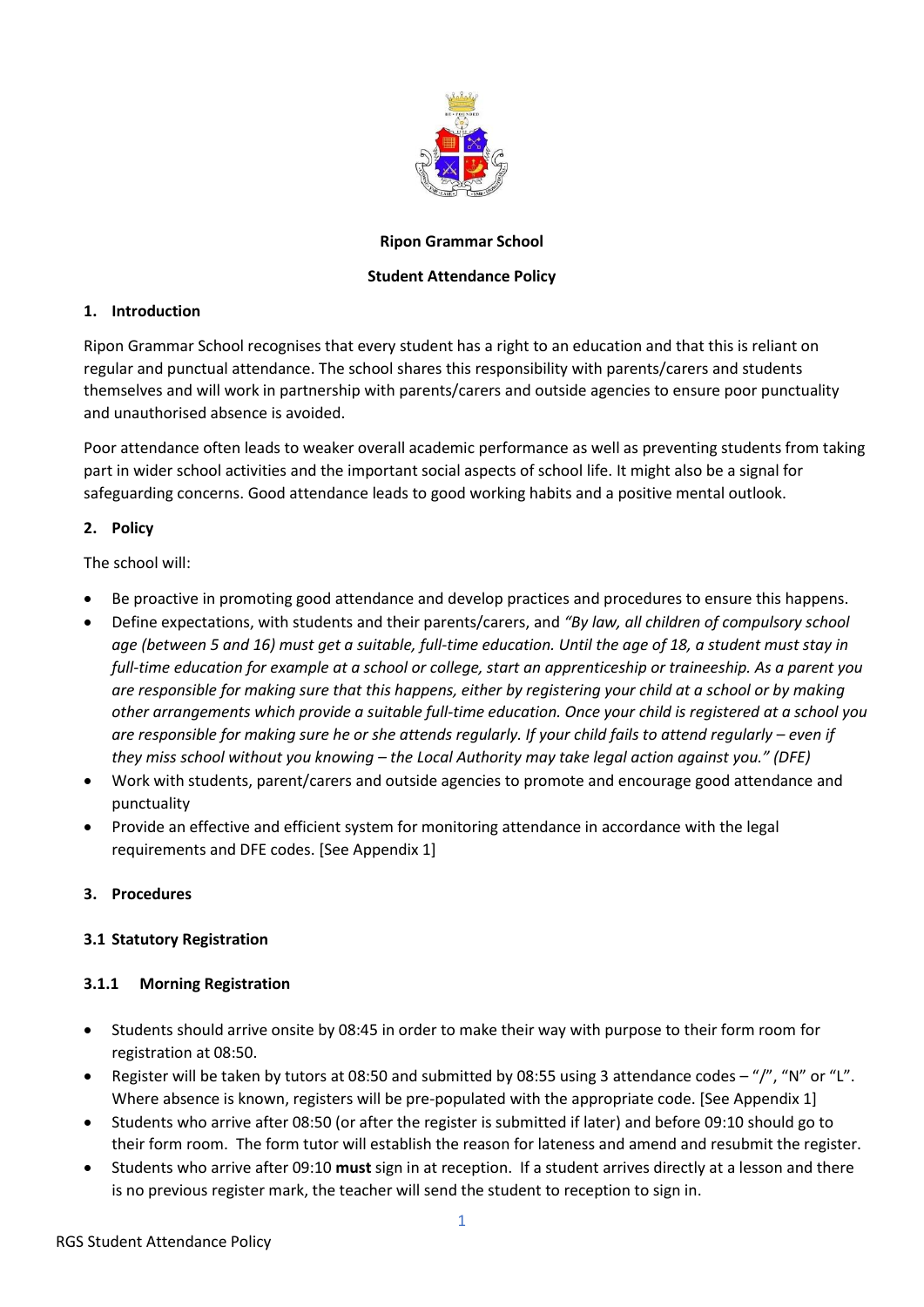## **3.1.2 Afternoon Registration**

- Students must arrive at Period 6 by 13:50. The electronic register will be taken by the teacher by 13:55 and submitted by 14:00.
- Students who arrive after the register has been submitted must go to reception, sign in and provide a reason.

### **3.2 Lesson by Lesson Registration**

- Electronic registers will be taken within the first 10 minutes for each lesson of the day.
- Students who are absent but marked present for a previous lesson will be reported to reception as soon as possible. [Registers can be updated if a student arrives late or after a music lesson]

### **3.3 Student Absence**

### **3.3.1 Authorised and Unauthorised Absence**

- Authorised absence is where the school has given approval for absence in advance or where an explanation provided afterwards e.g. sickness, is accepted.
- Parents/carers should ensure that they notify the school before 9:00 if their child is to be absent from school for any unavoidable reason such as sickness. They should either telephone reception or notify by email [absence@ripongrammar.com](mailto:absence@ripongrammar.com) and state the reason for absence. Absence should be notified for each day of absence. Reception will then enter the correct attendance code.
- Only the school can authorise absence. Failure to provide a satisfactory reason for absence will mean the school records the absence as unauthorised.
- Requests for absence during term time, for reasons other than sickness or an unavoidable reason, must be submitted to the Headmaster, three weeks in advance of any absence. A form can be downloaded from the school's website. Authorised absence will only be granted by the Headmaster in exceptional circumstances according to DFE guidance. Family holidays taken during term time will be recorded as unauthorised unless exceptional circumstances also prevail.
- Unauthorised absence may result in a warning letter or penalty notice issued by North Yorkshire County Council.
- Examples of authorised absence may include [this list is not exhaustive]:
	- o Sickness, medical/dental appointments
	- o Days of religious observance
	- o Study leave
	- o Suspension
	- o Bereavement
	- o Public performance, including representative sport
	- o Child rehabilitation
	- o Family support
	- o Special occasions e.g. weddings

#### **3.3.2 Absence from lessons during the school day**

- Routine medical and dental appointments should be made outside of school hours. Where this is not possible, parents are required to notify school vi[a absence@ripongrammar.com.](mailto:absence@ripongrammar.com) Students should sign out at reception and sign back in on return.
- Some students may be allowed to leave a lesson if they have an exit card for which separate procedures apply.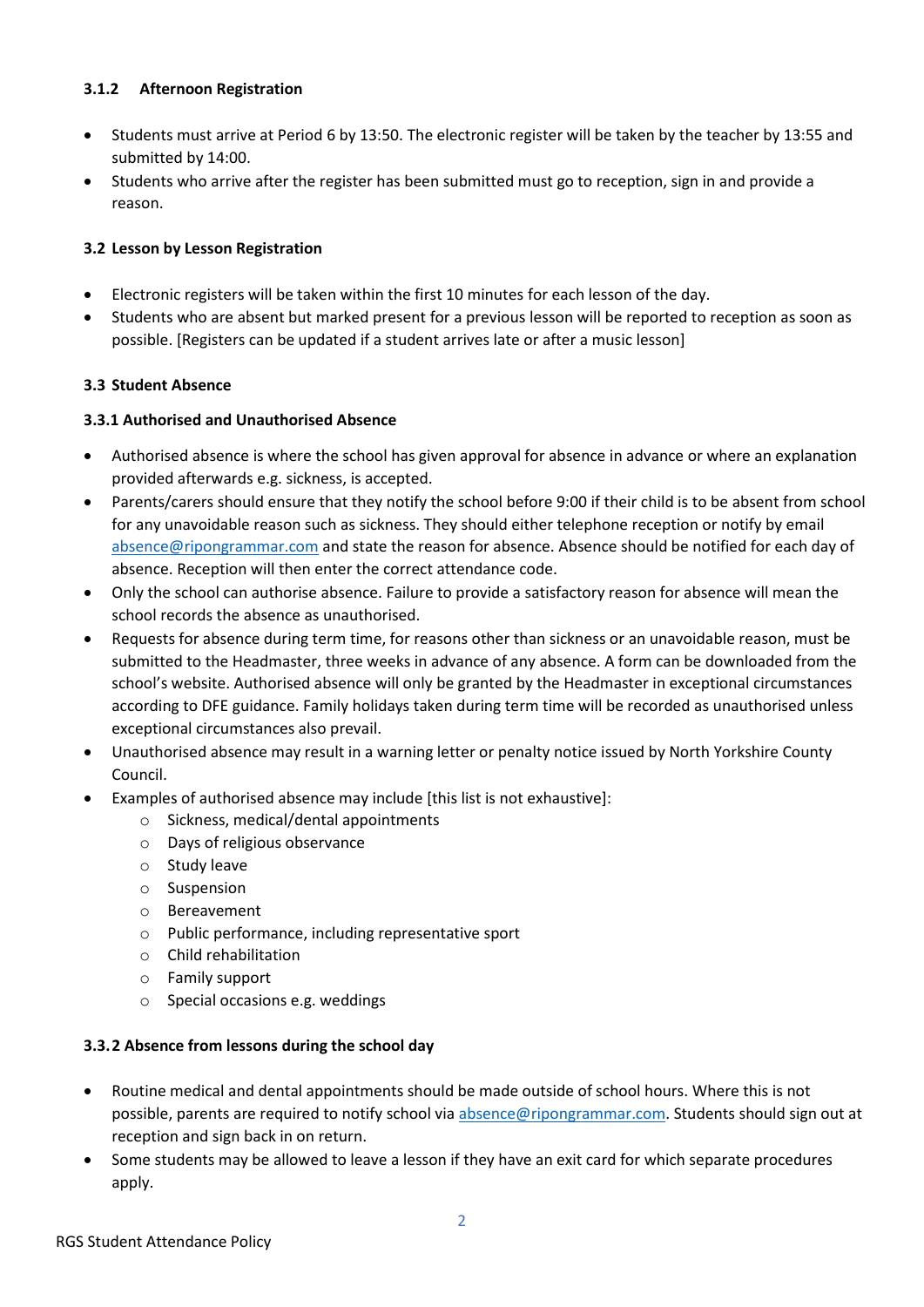- Where students are registered for the previous but are absent for the subsequent lesson, without a code being pre-populated, the member of staff will contact reception.
- Where a student is found not to have attended a lesson without a valid reason the absence will be unauthorised and recorded as truancy. This will be dealt with under the Behaviour Policy.

## **3.3.3 Lunchtime arrangements for Sixth Form**

- Sixth form may leave the school site at lunchtime. They must sign in/out at reception and be back on school site at 13:45 for Afternoon Registration at 13:50.
- Upper Sixth may go home at 14:00 if they have no lessons. They must first be registered at Afternoon Registration and then sign out at reception. [Boarders are permitted to return to their boarding house where they should sign in.]

# **3.3.4 Persistent Absence**

- This is defined as less than 90% attendance accumulated since the start of the academic year.
- The school will follow the NYCC School Attendance Pathway School Attendance | CYPSinfo [\(northyorks.gov.uk\)](https://cyps.northyorks.gov.uk/school-attendance) to support attendance.
- Early intervention to support attendance will include letters home [usually after the autumn term and every half term after that] to parents from Heads of Year, home visits, meetings etc. as well as possible support from Early Help, MAST, an alternative education package etc.
- Legal intervention may be considered by the school where unauthorised attendance becomes a concern and as a last resort. For this, the LA's legal threshold of a minimum of 10 unauthorised sessions in the previous four month period will be applied.

# **3.3 Monitoring**

- Any unexplained absence from school, either at morning or afternoon registration, will be followed up with a text/phone call from reception to ascertain the reason for absence from parents/carers.
- Heads of Year will monitor attendance and lateness on a weekly basis and discuss specific cases of absence with the Deputy Head [Pastoral].
- The Deputy Head [Pastoral] will provide an update on attendance at each weekly SLT meeting as well as a half termly update to allow trends to be monitored.
- A termly update on attendance will be provided to the governors Pastoral Committee and will be included in the Headmaster's report to Full Governors each time they meet [4 times per year]

# **3.4 Intervention**

- Early intervention is regarded as the best means by which absence can be prevented from becoming persistent.
- The school will promote good attendance and punctuality practices via assembly and form time as well as providing parents with information via the website or via letters and emails.
- Persistent absence and lateness or where absence gives cause for concern will usually lead to either a phone call or a meeting between parents and the Head of Year to discuss matters and put support plans in place where necessary.
- In extreme situations home visits may take place.
- Students who are returning back to school after a prolonged period of absence will be supported and may have a structured programme in place to support their transition.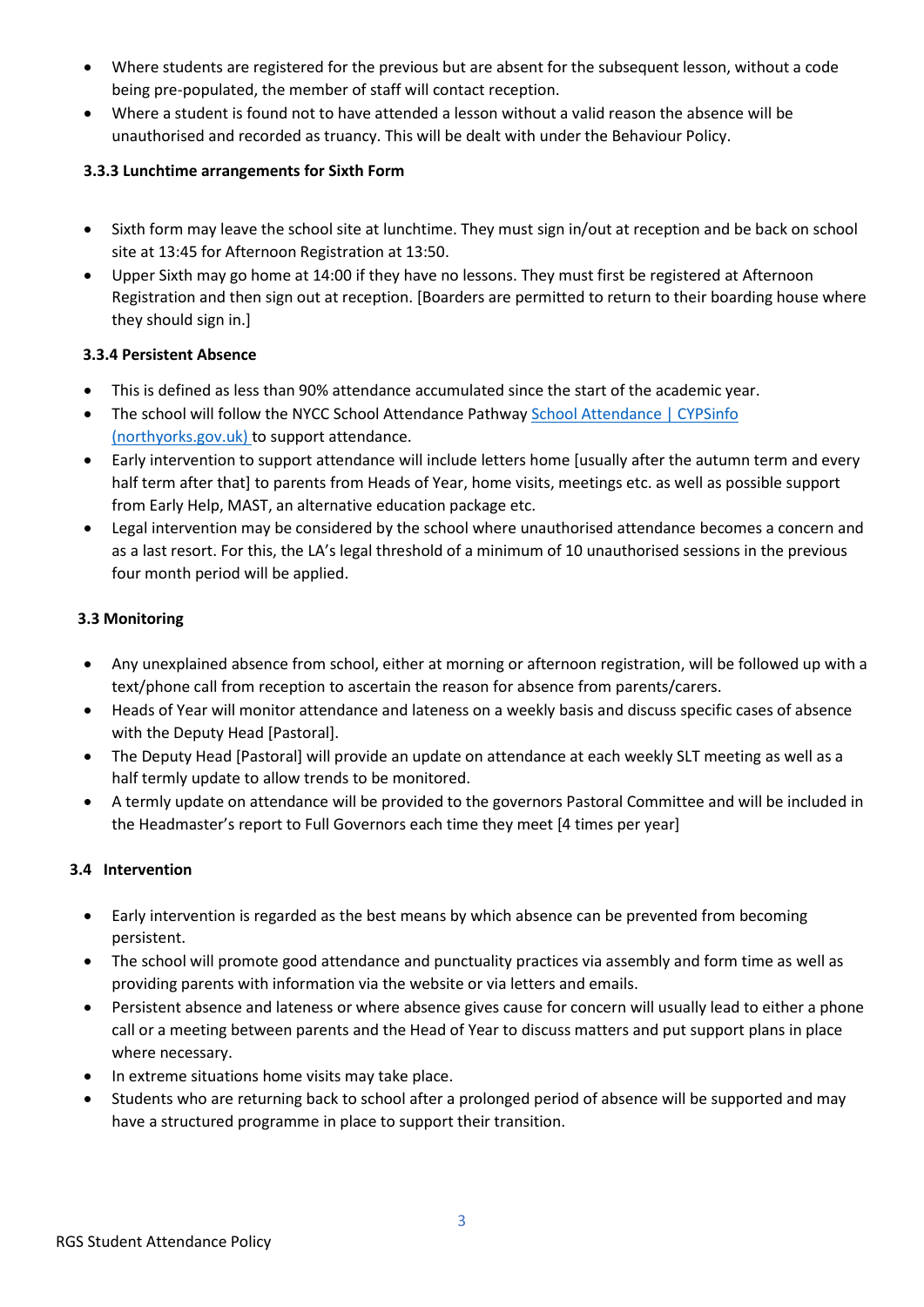### **3.5 Responsibilities**

## **3.6.1 Governors**

• Governors will take note of attendance data [benchmarked against national rates] and hold the school to account in terms of its duties to promote good attendance, monitor absence and intervene when required to uphold attendance.

### **3.6.2 Headmaster and Senior Leaders**

- Will monitor attendance and ensure that procedures and policies with regards to promoting good attendance and monitoring absence and intervention are being followed and/or updated.
- Will ensure general punctuality with their presence around school.

### **3.6.3 Reception**

- Will monitor Morning and Afternoon attendance and follow up absence to secure parent notification of the reason for absence to ensure attendance registers are correctly coded.
- Will follow up on unexplained absence as a safeguarding precaution and pass on any concerns to Heads of Year.

### **3.6.4 Heads of Year**

- Will monitor attendance on a weekly basis and inform the Deputy Head [Pastoral] of any concerns.
- Will take appropriate intervention steps where required such as letters to parents, holding meetings face to face or over the phone, supporting transition etc.
- Will promote good attendance and punctuality through Year Group assemblies and having a presence around school.

#### **3.6.5 Form Tutors and Teachers**

- Will ensure registers are taken in a timely and accurate fashion- either for statutory or lesson by lesson purposes.
- Will report unexplained absence lesson by lesson to reception, having due regard especially for students who are known to be vulnerable.
- Ensure exit card procedures are followed.
- Will pick up on lateness to lessons, and ensure general punctuality by their presence around school.
- Will communicate any further attendance concerns to the Head of Year

#### **3.6.6 Parents**

- Will promote good attendance and punctuality and ensure school is informed daily of any absence and provide a valid reason for absence.
- Will ensure that absence for exceptional reasons during term time is requested from the Headmaster, at least three weeks in advance.
- Will work with school to ensure, if possible, that absence does not become persistent

### **3.6.7 Students**

• Will ensure good punctuality to registration and lessons at all time.

#### **Policy reviewed: February 2022**